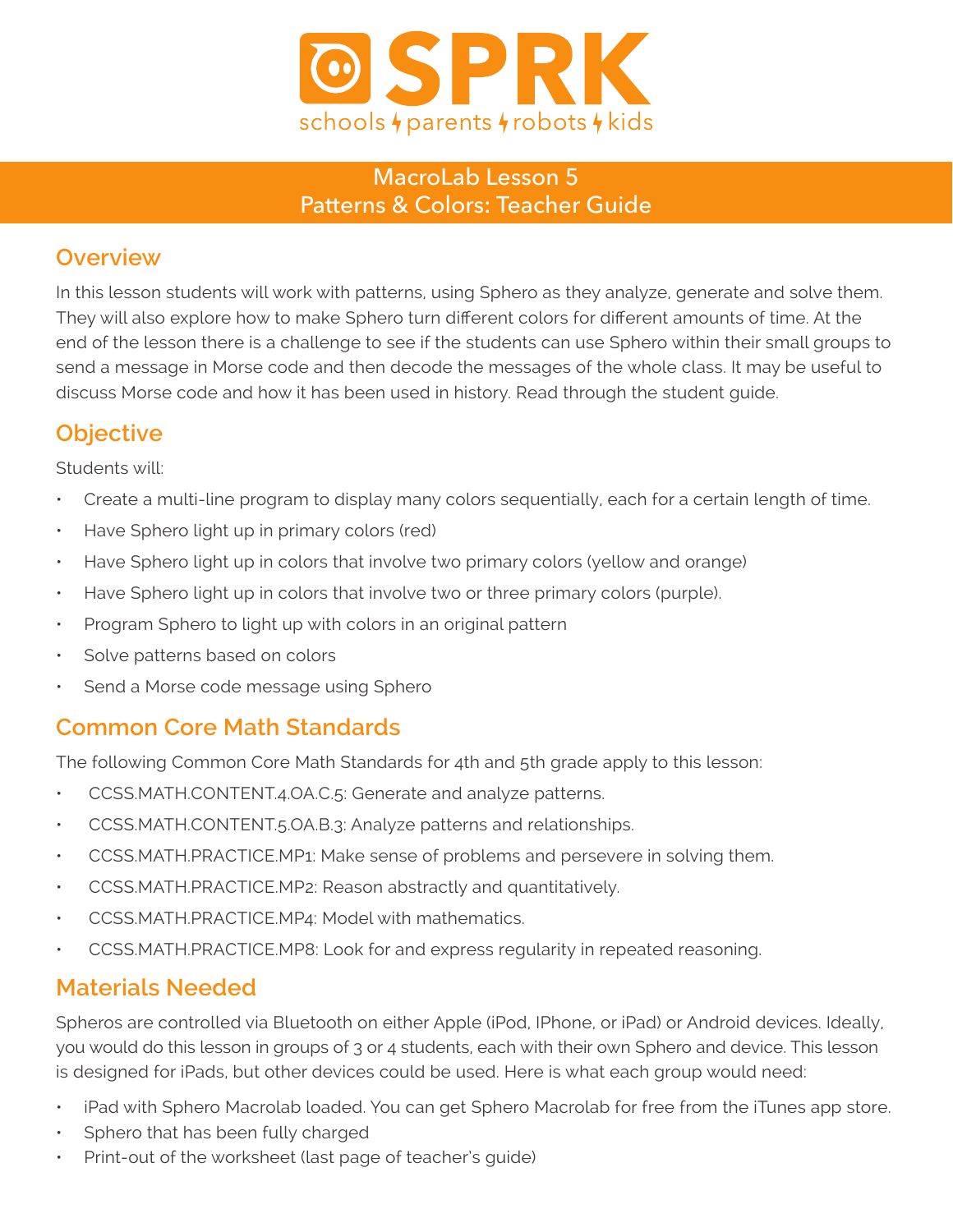### **Part 1: Connect the Sphero**

In part 1, students need to connect each iPad with a Sphero. They will:

1. Wake up the Sphero

2. Turn on Bluetooth

3. Connect the correct Sphero to the iPad, using the colors flashes as a way to tell which Sphero has which name.

#### **Part 2: Code the Rainbow**

To ensure students know how to program each color that will be used later in the worksheet they begin by programming a rainbow with each color showing for 1 second. There is a preloaded macro that is called rainbow but this part challenges students to make a better rainbow than the preloaded macro.



The final macro (right) should look something like this:

### **Part 3: Pattern Solving**

Part 3 does not involve Sphero, instead students will solve the color patterns provided in the student guide. The solutions (below) are:



#### **Part 4: Pattern Generating**

Using a key with colors and shapes that is in the student guide (and you can see it to the left), the students will develop their own patterns. Each color and shape correspond with coding commands and the students will create macros utilizing this key. The students will then solve each other's patterns. There are examples in the student guide of how to get started. An example macro (right) that corresponds with the pattern:

Red Circle – Blue Circle – Red Square – Blue Square



|   | (Macros my rainbow | Edit |
|---|--------------------|------|
|   | RGB 1.00.00.00     |      |
| ፓ | Delay 1000         |      |
|   | RGB 0.8 0.4 0.0 0  |      |
|   | Delay 1000         |      |
|   | RGB 0.8 0.9 0.0 0  |      |
|   | Delay 1000         |      |
|   | RGB 0.0 1.0 0.0 0  |      |
|   | Delay 1000         |      |
|   | RGB 0.0 0.0 1.0 0  |      |
|   | Delay 1000         |      |
|   | RGB 0.6 0.0 1.0 0  |      |
|   | Delay 1000         |      |
|   |                    |      |

| K Macros pattern |           |                     | Edit |
|------------------|-----------|---------------------|------|
|                  |           | RGB 1.0 0.0 0.0 200 |      |
|                  |           | RGB 0.0 0.0 0.0 200 |      |
|                  |           | RGB 0.0 0.0 1.0 200 |      |
|                  |           | RGB 0.0 0.0 0.0 200 |      |
|                  |           | RGB 1.0 0.0 0.0 0   |      |
|                  | Delay 600 |                     |      |
|                  |           | RGB 0.0 0.0 0.0 200 |      |
|                  |           | RGB 0.0 0.0 1.0 0   |      |
|                  | Delay 600 |                     |      |